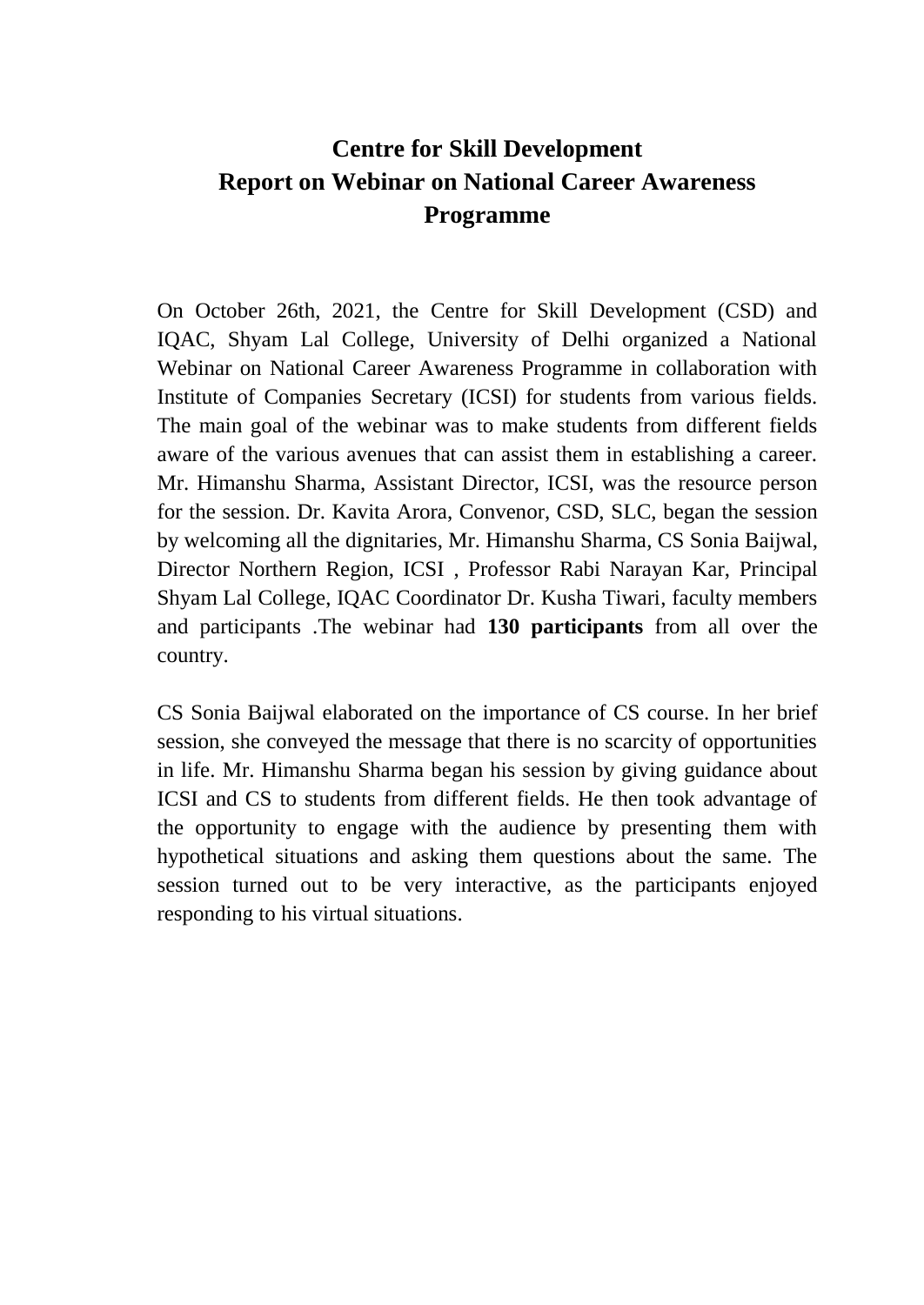

The session then ended with taking up questions from the audience and vote of thanks by Dr. Kavita Arora to the speaker, participants and the organizing team for making the E-Workshop a success.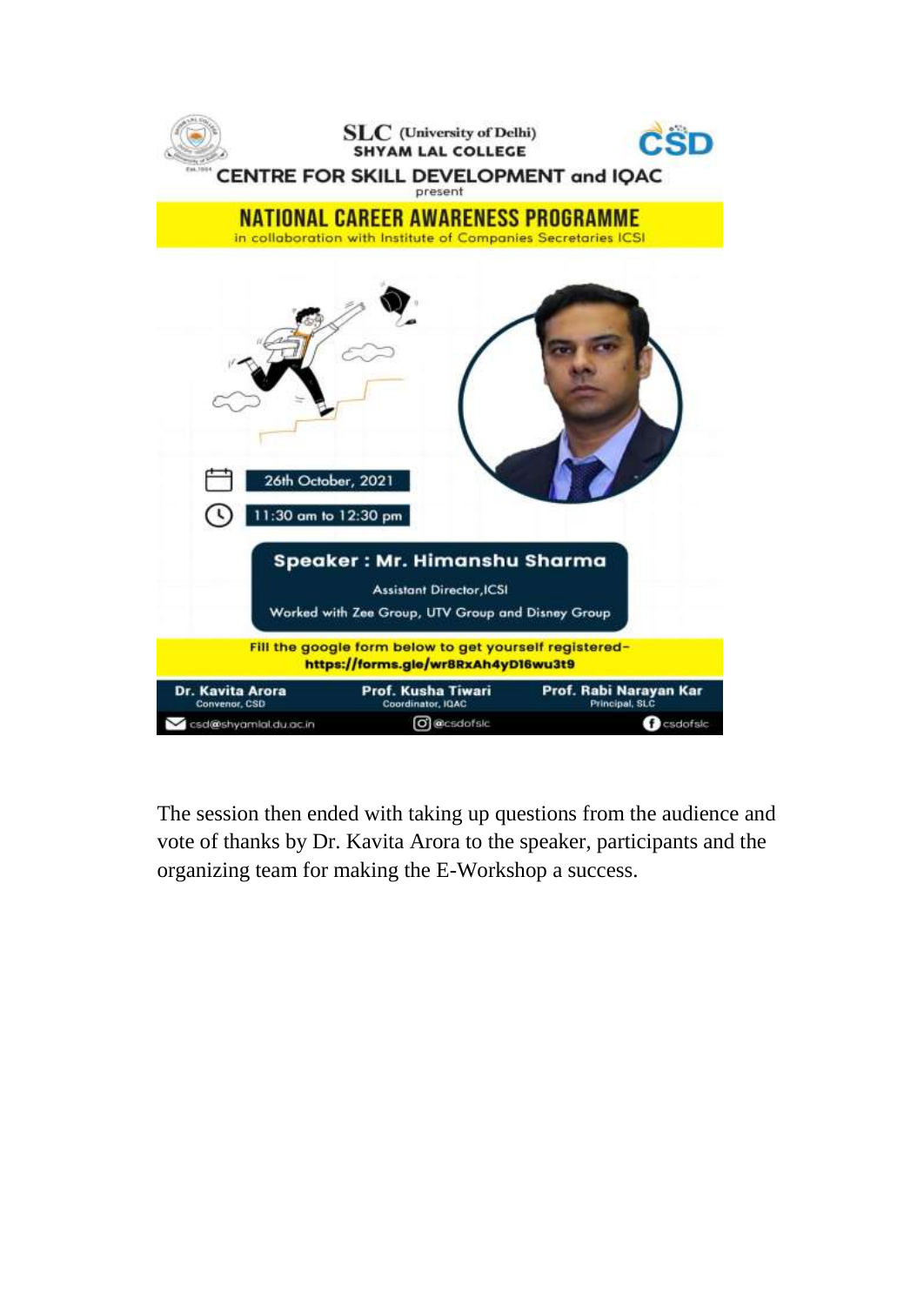